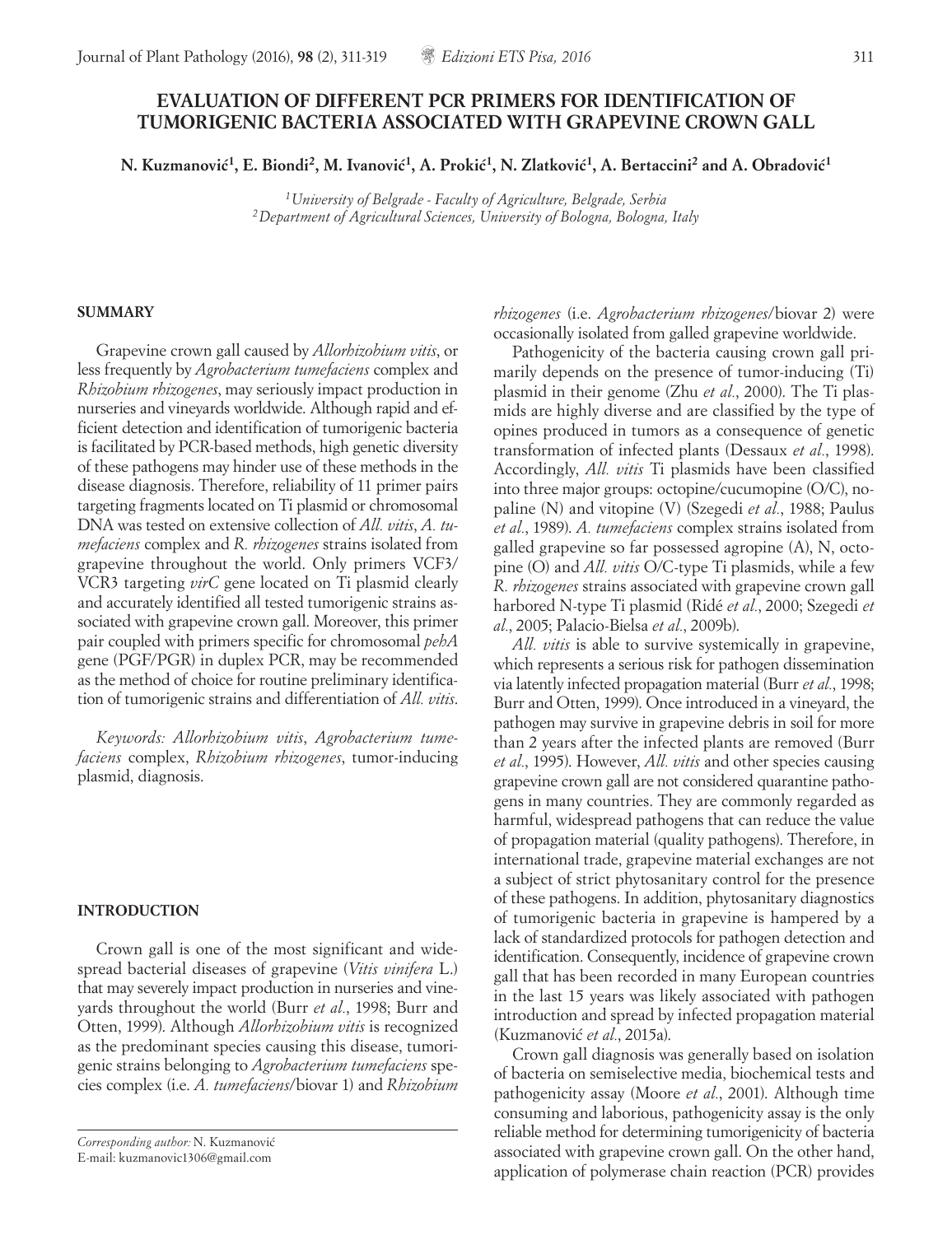**Table 1.** Strains of *Allorhizobium vitis*, *Agrobacterium tumefaciens* complex and *Rhizobium rhizogenes* isolated from grapevine that were used in this study and results of PCR analysis using different primer sets.

|                                          |                      |                           |                          |                         |                          |                                                        | Primer sets <sup>e</sup>      |                                                              |                                         |                                                      |                                                       |                                                      |                                             |                     |
|------------------------------------------|----------------------|---------------------------|--------------------------|-------------------------|--------------------------|--------------------------------------------------------|-------------------------------|--------------------------------------------------------------|-----------------------------------------|------------------------------------------------------|-------------------------------------------------------|------------------------------------------------------|---------------------------------------------|---------------------|
| <b>Strain</b>                            | $\mathbf{P}^a$       | pTi <sup>b</sup>          | Geographical<br>origin   | $\mathbf{Y}^{\text{c}}$ | Sourced                  | Literature                                             |                               | CYT/CYT                                                      | PGF/PGR                                 | ms2F1/tms2R2                                         | VCF3/VCR3                                             | VirD2S4F716/VirD2S4R1036                             | $\rm VirFF_{1}/\rm VirFR_{2}$               | UF/BIR/B2R/ AvR/ArR |
| Allorhizobium vitis                      |                      |                           |                          |                         |                          |                                                        |                               |                                                              |                                         |                                                      |                                                       |                                                      |                                             |                     |
| AB3                                      | T                    | OS                        | Hungary                  | 1982                    | S. Süle                  | (Szegedi et al., 1988)                                 | $^{(+)}$                      | $\overline{\phantom{a}}$                                     | $+^{j}$                                 | $\overline{\phantom{0}}$                             | $\begin{array}{c} + \end{array}$                      | $\qquad \qquad -$                                    | $\! + \!\!\!\!$                             | Av                  |
| AB4                                      | T                    | $\mathbf N$               | Hungary                  | 1982                    | IPV-BO                   | (Szegedi et al., 1988)                                 | $\qquad \qquad +$             | $\! + \!\!\!\!$                                              | $^{+i}$                                 | $^{+i}$                                              | $^{+}$                                                | $\_j$                                                | $+^{j}$                                     | $Av^j$              |
| Av2                                      | T                    | O/C                       | Croatia                  | 2006                    | <b>IPV-BO</b>            | (Kuzmanović et al., 2015a)                             | $\qquad \qquad +$             | $\! + \!\!\!\!$                                              | $+$                                     | $^{+}$                                               | $\! + \!\!\!\!$                                       | -                                                    | $\! + \!\!\!\!$                             | Av                  |
| <b>BPIC 956</b>                          | T                    | O/C                       | Greece                   | 1987                    | <b>BPIC</b>              | UN                                                     | $\qquad \qquad +$             | $\! + \!\!\!\!$                                              | $+$                                     | $\qquad \qquad +$                                    | $\qquad \qquad +$                                     | $\overline{\phantom{0}}$                             | $^+$                                        | Av                  |
| CG47                                     | T                    | N                         | <b>USA</b>               | 1979                    | <b>CU</b>                | (Otten et al., 1996)                                   | $^{+}$                        | $\begin{array}{c} + \end{array}$                             | $^{+}$                                  | $^{+}$                                               | $\begin{array}{c} + \end{array}$                      | -                                                    | $\! + \!\!\!\!$                             | Av                  |
| CG49                                     | T                    | $\mathbf N$               | <b>USA</b>               | 1979                    | IPV-BO                   | (Burr et al., 1987)                                    | $^{+}$                        | $\, +$                                                       | $^{+i}$                                 | $+^{j}$                                              | $\! + \!\!\!\!$                                       | $\lrcorner$                                          | $^{+i}$                                     | $Av^{j}$            |
| CG56                                     | T                    | N                         | <b>USA</b>               | 1979                    | CU                       | (Burr et al., 1995)                                    | $\! + \!\!\!$                 | $\! + \!\!\!\!$                                              | $^{+}$                                  | $^{+}$                                               | $\! + \!\!\!\!$                                       | $\qquad \qquad -$                                    | $\! + \!\!\!\!$                             | Av                  |
| CG78                                     | T                    | V                         | <b>USA</b>               | 1981                    | <b>CU</b>                | (Otten et al., 1996)                                   | $\qquad \qquad +$             | $\qquad \qquad -$                                            | $\qquad \qquad +$                       | $\equiv$                                             | $\qquad \qquad +$                                     | $^{+}$                                               | $\hspace{0.1in} - \hspace{0.1in}$           | Av                  |
| CG81                                     | T                    | $\mathbf{V}$              | <b>USA</b>               | 1983                    | <b>CU</b>                | (Otten et al., 1996)                                   | $\qquad \qquad +$             | $\overline{\phantom{a}}$                                     | $+$                                     | $\overline{\phantom{0}}$                             | $\begin{array}{c} + \end{array}$                      | $\qquad \qquad +$                                    | $\overline{\phantom{a}}$                    | Av                  |
| CG102                                    | T<br>T               | OL                        | <b>USA</b>               | 1984                    | IPV-BO                   | (Bazzi et al., 1988)                                   | $^{+}$                        | $\! + \!\!\!\!$                                              | $+^{j}$                                 | $^{+}$                                               | $\! + \!\!\!\!$                                       | $\overline{-}$ j                                     | $+^j$                                       | Av                  |
| <b>CG108</b><br><b>CG228</b>             | T                    | $_{\rm OL}$<br>V          | <b>USA</b><br><b>USA</b> | 1985<br>1981            | <b>CU</b><br><b>CU</b>   | (Otten et al., 1996)<br>(Otten et al., 1996)           | $\qquad \qquad +$             | $\begin{array}{c} + \end{array}$<br>$\overline{\phantom{m}}$ | $\! + \!\!\!\!$                         | $^{+}$<br>$\qquad \qquad -$                          | $\! + \!\!\!\!$                                       | $\overline{\phantom{0}}$                             | $\! + \!\!\!\!$<br>$\overline{\phantom{0}}$ | Av<br>Av            |
| CG415                                    | T                    | OS                        | <b>USA</b>               | 1984                    | <b>CU</b>                | (Otten et al., 1996)                                   | $\qquad \qquad +$<br>$^{(+)}$ | $\overline{\phantom{0}}$                                     | $+$<br>$^{+}$                           | $\overline{\phantom{0}}$                             | $\qquad \qquad +$<br>$\begin{array}{c} + \end{array}$ | $\begin{array}{c} + \end{array}$<br>-                | $\! + \!\!\!\!$                             | Av                  |
| CG447                                    | T                    | $\rm N$                   | <b>USA</b>               | UN <sup>i</sup>         | <b>CU</b>                | (Otten et al., 1996)                                   | $^{+}$                        | $\! + \!\!\!\!$                                              | $^{+}$                                  | $^{+}$                                               | $\! + \!\!\!\!$                                       | $\overline{\phantom{0}}$                             | $\qquad \qquad +$                           | Av                  |
| CG475                                    | $\mathbf T$          | <b>OS</b>                 | <b>USA</b>               | 1986                    | CU                       | (Otten et al., 1996)                                   | $^{(+)}$                      | $\hspace{1.0cm} - \hspace{1.0cm}$                            | $^{+}$                                  | $\qquad \qquad -$                                    | $\begin{array}{c} + \end{array}$                      | $\overline{\phantom{0}}$                             | $\! + \!\!\!\!$                             | Av                  |
| CG511                                    | NP                   |                           | <b>USA</b>               | 1992                    | <b>CU</b>                | (Burr et al., 1999)                                    | $\overline{\phantom{0}}$      | $\overline{\phantom{a}}$                                     | $^{+}$                                  | i.                                                   | $\overline{\phantom{0}}$                              | $\overline{\phantom{0}}$                             | $\overline{\phantom{0}}$                    | Av                  |
| F2/5                                     | NP                   |                           | South Africa             | UN                      | IPV-BO                   | (Staphorst et al., 1985)                               | $\qquad \qquad -$             | $\overline{\phantom{m}}$                                     | $+^{j}$                                 | $\qquad \qquad -$                                    | $\overline{\phantom{m}}$                              | $\overline{\phantom{0}}$                             | $\overline{\phantom{m}}$                    | Av                  |
| IPV-BO 1861-5                            | T                    | V                         | Italy                    | 1984                    | IPV-BO                   | (Bini et al., 2008b)                                   | $\qquad \qquad +$             | $\overline{\phantom{a}}$                                     | $+j$                                    | $\overline{\phantom{0}}$                             | $\! + \!\!\!\!$                                       | $+^{j}$                                              | $\overline{-}$ j                            | Av                  |
| <b>IPV-BO 2152</b>                       | T                    | V                         | Italy                    | UN                      | IPV-BO                   | (Bini et al., 2008b)                                   | $\qquad \qquad +$             | $\overline{\phantom{0}}$                                     | $+^{j}$                                 | $\overline{\phantom{0}}$                             | $\! + \!\!\!\!$                                       | $+^{j}$                                              | $\overline{-}$ j                            | Av                  |
| <b>IPV-BO 5159</b>                       | T                    | $\mathbf{V}$              | Italy                    | 2003                    | IPV-BO                   | (Bini et al., 2008b)                                   | $\qquad \qquad +$             | $\overline{\phantom{a}}$                                     | $+^{j}$                                 | $\qquad \qquad -$                                    | $\qquad \qquad +$                                     | $+^{j}$                                              | $\overline{\phantom{a}}$                    | Av                  |
| <b>IPV-BO 5162</b>                       | T                    | O/C                       | Italy                    | 2003                    | IPV-BO                   | (Bini et al., 2008b)                                   | $^{(+)}$                      | $\overline{\phantom{0}}$                                     | $+^{j}$                                 | -                                                    | $\! + \!\!\!\!$                                       | $\overline{\phantom{a}}$                             | $+^{j}$                                     | Av                  |
| <b>IPV-BO 5372</b>                       | T                    | O/C, V <sup>g</sup> Italy |                          | 2003                    | IPV-BO                   | (Bini et al., 2008b)                                   | $\ddot{}$                     | $\equiv$                                                     | $+^{j}$                                 | $\equiv$                                             | $\ddot{}$                                             | $+^{j}$                                              | $^{+i}$                                     | Av                  |
| IPV-BO 5761                              | T                    | O/C                       | Moldova                  | 2004                    | <b>IPV-BO</b>            | (Bini et al., 2008a)                                   | $^{(+)}$                      | $\overline{\phantom{a}}$                                     | $^{+}$                                  | $\qquad \qquad -$                                    | $\qquad \qquad +$                                     | $\overline{\phantom{0}}$                             | $\! + \!\!\!\!$                             | Av                  |
| <b>IPV-BO 5881</b>                       | T                    | O/C                       | Italy                    | 2005                    | IPV-BO                   | (Bini et al., 2008a)                                   | $^{(+)}$                      | $\overline{\phantom{a}}$                                     | $+$                                     | $\overline{\phantom{0}}$                             | $\! + \!\!\!\!$                                       | ÷,                                                   | $\! + \!\!\!\!$                             | Av                  |
| <b>IPV-BO 6048A1</b>                     | T                    | O/C                       | Montenegro               | 2005                    | IPV-BO                   | (Bini et al., 2008a)                                   | $^{(+)}$                      | $\overline{\phantom{a}}$                                     | $^{+}$                                  | $\qquad \qquad -$                                    | $+$                                                   | $\overline{\phantom{0}}$                             | $^+$                                        | Av                  |
| <b>IPV-BO 6186</b>                       | T                    | O/C                       | Italy                    | 2006                    | <b>IPV-BO</b>            | (Bini et al., 2008a)                                   | $(+)$                         | $\hspace{1.0cm} - \hspace{1.0cm}$                            | $\qquad \qquad +$                       | $\qquad \qquad -$                                    | $\! + \!\!\!\!$                                       | $\overline{\phantom{0}}$                             | $\! + \!\!\!\!$                             | Av                  |
| <b>IPV-BO 6207</b>                       | T                    | O/C                       | Serbia                   | 2006                    | IPV-BO                   | (Bini et al., 2008a)                                   | $\qquad \qquad +$             | $\! + \!\!\!\!$                                              | $^{+}$                                  | $^{+}$                                               | $\! + \!\!\!\!$                                       | $\overline{\phantom{0}}$                             | $\! + \!\!\!\!$                             | Av                  |
| <b>IPV-BO 6209</b><br><b>IPV-BO 6570</b> | T<br>T               | O/C<br>O/C                | Serbia<br>Bulgariah      | 2006<br>2006            | IPV-BO<br>IPV-BO         | (Bini et al., 2008a)<br>(Bini et al., 2008b)           | $^{(+)}$<br>$^{(+)}$          | $\overline{\phantom{a}}$<br>$\overline{\phantom{0}}$         | $\qquad \qquad +$<br>$^{+i}$            | $\overline{\phantom{a}}$<br>$\overline{\phantom{0}}$ | $\begin{array}{c} + \end{array}$<br>$^{+}$            | $\overline{\phantom{0}}$<br>_j                       | $^+$<br>$^{+i}$                             | Av<br>Av            |
| <b>IPV-BO 6571</b>                       | $\mathbf T$          | V                         | Bulgariah                | 2006                    | IPV-BO                   | (Bini et al., 2008b)                                   | $^{+}$                        | $\overline{\phantom{0}}$                                     | $+^{j}$                                 | $\equiv$                                             | $\! + \!\!\!\!$                                       | $+^{j}$                                              | _j                                          | Av                  |
| <b>IPV-BO 7104</b>                       | T                    | O/C                       | Italy                    | 2007                    | <b>IPV-BO</b>            | (Kuzmanović et al., 2015a)                             | $^{(+)}$                      | $\qquad \qquad -$                                            | $^{+}$                                  | $\qquad \qquad -$                                    | $\! + \!\!\!\!$                                       | $\overline{\phantom{0}}$                             | $\! + \!\!\!\!$                             | Av                  |
| <b>IPV-BO 8463</b>                       | T                    | O/C                       | Morocco                  | 2011                    | IPV-BO                   | (Kuzmanović et al., 2015a)                             | $^{(+)}$                      | $\overline{\phantom{0}}$                                     | $^{+}$                                  | $\overline{\phantom{0}}$                             | $\! + \!\!\!\!$                                       | $\overline{\phantom{0}}$                             | $\! + \!\!\!\!$                             | Av                  |
| <b>IPV-BO 8816</b>                       | T                    | V                         | Italy                    | 2011                    | IPV-BO                   | (Kuzmanović et al., 2015a)                             | $^{+}$                        | $\overline{\phantom{m}}$                                     | $^{+}$                                  | $\qquad \qquad -$                                    | $\begin{array}{c} + \end{array}$                      | $^{+}$                                               | $\overline{\phantom{m}}$                    | Av                  |
| <b>IVIA 339-26</b>                       | T                    | O/C                       | Spain                    | 1982                    | <b>IVIA</b>              | (Palacio-Bielsa et al., 2009b)                         | $^{+}$                        | $^{+}$                                                       | $\qquad \qquad +$                       | $\qquad \qquad +$                                    | $\! + \!\!\!\!$                                       | $\overline{\phantom{0}}$                             | $\! + \!\!\!\!$                             | Av                  |
| IVIA 2680-2-a3                           | T                    | V                         | Spain                    | UN                      | <b>IVIA</b>              | (Palacio-Bielsa et al., 2009b)                         | $\! + \!\!\!\!$               | $\qquad \qquad -$                                            | $\begin{array}{c} + \end{array}$        | $\qquad \qquad -$                                    | $\begin{array}{c} + \end{array}$                      | $^{+}$                                               | $\overline{\phantom{a}}$                    | Av                  |
| <b>IVIA 2739-16</b>                      | T                    | O/C                       | Spain                    | UN                      | <b>IVIA</b>              | (Palacio-Bielsa et al., 2009b)                         | $^{+}$                        | $+$                                                          | $+$                                     | $\qquad \qquad +$                                    | $+$                                                   | $\qquad \qquad -$                                    | $^{+}$                                      | Av                  |
| K309 <sup>T</sup>                        | T                    | O/C                       | Australia                | 1977                    | IPV-BO                   | (Ophel and Kerr, 1990)                                 | $\qquad \qquad +$             | $^{+}$                                                       | $^{+}$                                  | $^{+}$                                               | $\begin{array}{c} + \end{array}$                      | $\overline{\phantom{0}}$                             | $^{+}$                                      | $Av^{j}$            |
| <b>KFB 239</b>                           | $\mathbf T$          | O/C                       | Serbia                   | 2010                    | <b>KFB</b>               | (Kuzmanović et al., 2014)                              | $(+)$                         | $\overline{\phantom{a}}$                                     | $\qquad \qquad +$                       | $\overline{\phantom{0}}$                             | $^+$                                                  | $\overline{\phantom{0}}$                             | $\qquad \qquad +$                           | Av                  |
| <b>KFB 241</b>                           | NP <sup>f</sup>      | O/C                       | Serbia                   | 2010                    | <b>KFB</b>               | (Kuzmanović et al., 2014)                              | $^{(+)}$                      | $\overline{\phantom{a}}$                                     | $\begin{array}{c} + \end{array}$        | $\qquad \qquad -$                                    | $\begin{array}{c} + \end{array}$                      | $\qquad \qquad -$                                    | $+$                                         | Av                  |
| <b>KFB 242</b>                           | T                    | O/C                       | Serbia                   | 2011                    | <b>KFB</b>               | (Kuzmanović et al., 2014)                              | $^{(+)}$                      | $\overline{\phantom{m}}$                                     | $+$                                     | $\overline{\phantom{a}}$                             | $\begin{array}{c} + \end{array}$                      | -                                                    | $+$                                         | Av                  |
| <b>KFB 243</b>                           | T                    | V                         | Serbia                   | 2011                    | <b>KFB</b>               | (Kuzmanović et al., 2014)                              | $\! + \!\!\!\!$               | $\overline{\phantom{0}}$                                     | $+$                                     | $\overline{\phantom{0}}$                             | $^{+}$                                                | $+$                                                  | $\overline{\phantom{a}}$                    | Av                  |
| <b>KFB 245</b><br><b>KFB 247</b>         | T<br>NP <sup>f</sup> | O/C<br>O/C                | Serbia<br>Serbia         | 2011                    | <b>KFB</b><br><b>KFB</b> | (Kuzmanović et al., 2014)                              | $(+)$                         | $\overline{\phantom{a}}$                                     | $\qquad \qquad +$                       | $\overline{\phantom{0}}$                             | $\begin{array}{c} + \end{array}$                      | $\overline{\phantom{a}}$                             | $^+$                                        | Av                  |
| <b>KFB 249</b>                           | T                    | O/C                       | Serbia                   | 2011<br>2011            | <b>KFB</b>               | (Kuzmanović et al., 2014)<br>(Kuzmanović et al., 2014) | $^{(+)}$<br>$(+)$             | $\overline{\phantom{a}}$                                     | $\qquad \qquad +$                       | $\overline{\phantom{a}}$                             | $\begin{array}{c} + \end{array}$                      | $\overline{\phantom{0}}$                             | $\qquad \qquad +$                           | Av<br>Av            |
| <b>KFB 250</b>                           | T                    | O/C                       | Serbia                   | 2011                    | <b>KFB</b>               | (Kuzmanović et al., 2014)                              |                               | $\overline{\phantom{a}}$<br>$\overline{\phantom{a}}$         | $\begin{array}{c} + \end{array}$<br>$+$ | $\overline{\phantom{a}}$<br>$\overline{\phantom{a}}$ | $\begin{array}{c} + \end{array}$<br>$+$               | $\overline{\phantom{0}}$<br>$\overline{\phantom{0}}$ | $\begin{array}{c} + \end{array}$            | Av                  |
| <b>KFB 253</b>                           | T                    | O/C                       | Serbia                   | 2011.                   | <b>KFB</b>               | (Kuzmanović et al., 2014)                              | $^{(+)}$<br>$^+$              | $+$                                                          | $\qquad \qquad +$                       | $+$                                                  | $^+$                                                  | $\overline{\phantom{0}}$                             | $+$<br>$\qquad \qquad +$                    | Av                  |
| <b>KFB 254</b>                           | T                    | O/C                       | Serbia                   | 2011.                   | <b>KFB</b>               | (Kuzmanović et al., 2014)                              | $^{(+)}$                      | $\overline{\phantom{a}}$                                     | $^{+}$                                  | $\hspace{1.0cm} - \hspace{1.0cm}$                    | $^{+}$                                                | $\overline{\phantom{0}}$                             | $+$                                         | Av                  |
| <b>KFB 255</b>                           | T                    | O/C                       | Serbia                   | 2011                    | <b>KFB</b>               | (Kuzmanović et al., 2014)                              | $^{(+)}$                      | $\overline{\phantom{m}}$                                     | $+$                                     | $\qquad \qquad -$                                    | $\begin{array}{c} + \end{array}$                      | $\overline{\phantom{0}}$                             | $+$                                         | Av                  |
| <b>KFB 262</b>                           | T                    | O/C                       | Serbia                   | 2011                    | <b>KFB</b>               | (Kuzmanović et al., 2014)                              | $(+)$                         | $\overline{\phantom{a}}$                                     | $+$                                     | $\equiv$                                             | $^{+}$                                                | $\overline{\phantom{0}}$                             | $+$                                         | Av                  |
| <b>KFB 264</b>                           | T                    | O/C                       | Serbia                   | 2011                    | <b>KFB</b>               | (Kuzmanović et al., 2014)                              | $\qquad \qquad +$             | $\qquad \qquad +$                                            | $+$                                     | $+$                                                  | $\begin{array}{c} + \end{array}$                      | $\overline{\phantom{0}}$                             | $^+$                                        | Av                  |
| <b>KFB 267</b>                           | T                    | O/C                       | Serbia                   | 2011                    | <b>KFB</b>               | (Kuzmanović et al., 2014)                              | $^{(+)}$                      | $\qquad \qquad -$                                            | $^{+}$                                  | $\overline{\phantom{0}}$                             | $\begin{array}{c} + \end{array}$                      | $\overline{\phantom{0}}$                             | $\qquad \qquad +$                           | Av                  |
| <b>KFB 269</b>                           | T                    | O/C                       | Serbia                   | 2011                    | <b>KFB</b>               | (Kuzmanović et al., 2014)                              | $(+)$                         | $\overline{\phantom{a}}$                                     | $\begin{array}{c} + \end{array}$        | $\overline{\phantom{a}}$                             | $\begin{array}{c} + \end{array}$                      | $\overline{\phantom{0}}$                             | $\begin{array}{c} + \end{array}$            | Av                  |
| <b>KFB 272</b>                           | T                    | O/C                       | Serbia                   | 2011                    | <b>KFB</b>               | (Kuzmanović et al., 2014)                              | $^{(+)}$                      | $\overline{\phantom{a}}$                                     | $+$                                     | $\overline{\phantom{a}}$                             | $+$                                                   | $\overline{\phantom{0}}$                             | $\begin{array}{c} + \end{array}$            | Av                  |
| <b>KFB 273</b>                           | $\mathbf T$          | O/C                       | Serbia                   | 2011                    | <b>KFB</b>               | (Kuzmanović et al., 2014)                              | $(+)$                         | $\overline{\phantom{0}}$                                     | $\qquad \qquad +$                       | $\qquad \qquad -$                                    | $\begin{array}{c} + \end{array}$                      | $\overline{\phantom{0}}$                             | $\qquad \qquad +$                           | Av                  |
| KFB 315                                  | T                    | V                         | France                   | 2013                    | <b>KFB</b>               | This study                                             | $\qquad \qquad +$             | $\overline{\phantom{a}}$                                     | $\begin{array}{c} + \end{array}$        | $\overline{\phantom{a}}$                             | $\begin{array}{c} + \end{array}$                      | $^{+}$                                               | $\overline{\phantom{a}}$                    | Av                  |
| <b>KFB 317</b>                           | ${\rm NP}$           |                           | Serbia                   | 2011                    | <b>KFB</b>               | This study                                             | $\qquad \qquad -$             | $\overline{\phantom{a}}$                                     | $^{+}$                                  | $\overline{\phantom{m}}$                             | $\overline{\phantom{m}}$                              | $\overline{\phantom{0}}$                             | $\overline{\phantom{a}}$                    | Av                  |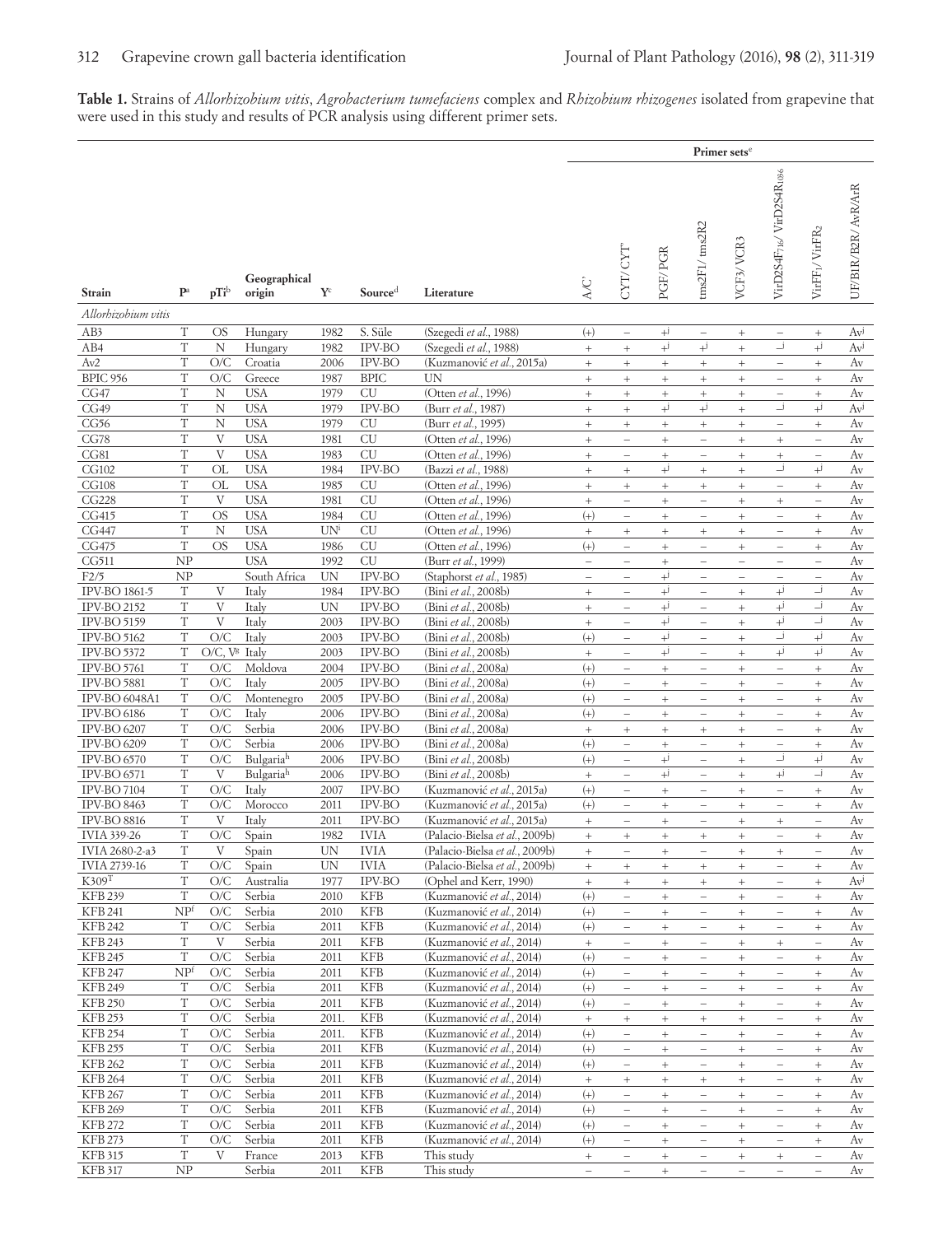**Table 1 (continued).** Strains of *Allorhizobium vitis*, *Agrobacterium tumefaciens* complex and *Rhizobium rhizogenes* isolated from grapevine that were used in this study and results of PCR analysis using different primer sets.

|                                   |                           |                  |                        |                         |             |                                |                                   |                                  |                          |                                  | Primer sets <sup>e</sup><br>VirD2S4F716/VirD2S4R1036<br>tms2F1/tms2R2<br>VirFF1/VirFR2<br>VCF3/VCR3<br>$\overline{\phantom{m}}$<br>$\overline{\phantom{0}}$<br>$\overline{\phantom{a}}$<br>$\overline{\phantom{0}}$<br>$+$<br>$^{+}$<br>$\qquad \qquad -$<br>$\overline{\phantom{a}}$<br>$^{+}$<br>$^{+}$<br>$\overline{\phantom{a}}$<br>$\overline{\phantom{a}}$<br>$\qquad \qquad +$<br>$^{+}$<br>$\qquad \qquad -$<br>$\overline{\phantom{a}}$<br>$^{+}$<br>$^{+}$<br>$\overline{\phantom{0}}$<br>$\overline{\phantom{0}}$<br>$\qquad \qquad +$<br>$\begin{array}{c} + \end{array}$<br>$\qquad \qquad -$<br>$\overline{\phantom{a}}$<br>$+$<br>$^{+}$<br>$+$<br>$\hspace{1.0cm} - \hspace{1.0cm}$<br>$\qquad \qquad +$<br>$\! + \!\!\!\!$<br>$\qquad \qquad -$<br>$\overline{\phantom{0}}$<br>$+^{j}$<br>$\! + \!\!\!\!$<br>$\overline{\phantom{0}}$<br>$\overline{\phantom{a}}$<br>$^{+}$<br>$\qquad \qquad +$<br>$\qquad \qquad -$<br>$\overline{\phantom{a}}$<br>$\overline{-}$ j<br>$+^{j}$<br>$+^{j}$<br>$^{+}$<br>$^{+}$<br>$^{+}$<br>$\overline{\phantom{0}}$<br>$\overline{\phantom{a}}$ |                                   |                                  |                     |
|-----------------------------------|---------------------------|------------------|------------------------|-------------------------|-------------|--------------------------------|-----------------------------------|----------------------------------|--------------------------|----------------------------------|-----------------------------------------------------------------------------------------------------------------------------------------------------------------------------------------------------------------------------------------------------------------------------------------------------------------------------------------------------------------------------------------------------------------------------------------------------------------------------------------------------------------------------------------------------------------------------------------------------------------------------------------------------------------------------------------------------------------------------------------------------------------------------------------------------------------------------------------------------------------------------------------------------------------------------------------------------------------------------------------------------------------------------------------------------------------------------------------------------|-----------------------------------|----------------------------------|---------------------|
| Strain                            | $\mathbf{P}^{\mathrm{a}}$ | pTi <sup>b</sup> | Geographical<br>origin | $\mathbf{Y}^{\text{c}}$ | Sourced     | Literature                     | <b>A/C</b>                        | CYT/ CYT''                       | PGF/PGR                  |                                  |                                                                                                                                                                                                                                                                                                                                                                                                                                                                                                                                                                                                                                                                                                                                                                                                                                                                                                                                                                                                                                                                                                     |                                   |                                  | UF/BIR/B2R/ AvR/ArR |
| <b>KFB 318</b>                    | NP                        |                  | Serbia                 | 2011                    | <b>KFB</b>  | This study                     | $\qquad \qquad -$                 | $\qquad \qquad -$                | $^{+}$                   |                                  |                                                                                                                                                                                                                                                                                                                                                                                                                                                                                                                                                                                                                                                                                                                                                                                                                                                                                                                                                                                                                                                                                                     |                                   |                                  | Av                  |
| <b>KFB 319</b>                    | $\mathbf T$               | O/C              | Serbia                 | 2012                    | <b>KFB</b>  | This study                     | $(+)$                             | $\overline{\phantom{0}}$         | $^{+}$                   |                                  |                                                                                                                                                                                                                                                                                                                                                                                                                                                                                                                                                                                                                                                                                                                                                                                                                                                                                                                                                                                                                                                                                                     |                                   |                                  | Av                  |
| <b>KFB 320</b>                    | T                         | O/C              | Serbia                 | 2012                    | <b>KFB</b>  | This study                     | $(+)$                             | $\overline{\phantom{m}}$         | $^{+}$                   |                                  |                                                                                                                                                                                                                                                                                                                                                                                                                                                                                                                                                                                                                                                                                                                                                                                                                                                                                                                                                                                                                                                                                                     |                                   |                                  | Av                  |
| <b>KFB 322</b>                    | $\mathbf T$               | O/C              | Serbia                 | 2012                    | <b>KFB</b>  | This study                     | $(+)$                             | $\overline{\phantom{0}}$         | $\qquad \qquad +$        |                                  |                                                                                                                                                                                                                                                                                                                                                                                                                                                                                                                                                                                                                                                                                                                                                                                                                                                                                                                                                                                                                                                                                                     |                                   |                                  | Av                  |
| MAFF 211676                       | T                         | V                | Japan                  | 2003                    | <b>NIAS</b> | (Kawaguchi et al., 2005)       | $^{+}$                            | $\overline{\phantom{0}}$         | $^{+}$                   |                                  |                                                                                                                                                                                                                                                                                                                                                                                                                                                                                                                                                                                                                                                                                                                                                                                                                                                                                                                                                                                                                                                                                                     |                                   |                                  | Av                  |
| MAFF 211908                       | T                         | O/C              | Japan                  | 1998                    | <b>NIAS</b> | (Misawa and Takeuchi, 2006)    | $(+)$                             | $\qquad \qquad -$                | $^{+}$                   |                                  |                                                                                                                                                                                                                                                                                                                                                                                                                                                                                                                                                                                                                                                                                                                                                                                                                                                                                                                                                                                                                                                                                                     |                                   |                                  | Av                  |
| MAFF 211942                       | $\mathbf T$               | O/C              | Japan                  | 1988                    | <b>NIAS</b> | (Sawada and Ieki, 1992)        | $\qquad \qquad +$                 | $+$                              | $^{+}$                   |                                  |                                                                                                                                                                                                                                                                                                                                                                                                                                                                                                                                                                                                                                                                                                                                                                                                                                                                                                                                                                                                                                                                                                     |                                   |                                  | Av                  |
| MAFF 302147                       | $\mathbf T$               | V                | Japan                  | 1988                    | <b>NIAS</b> | <b>UN</b>                      | $^{+}$                            | $\overline{\phantom{0}}$         | $^{+}$                   |                                  |                                                                                                                                                                                                                                                                                                                                                                                                                                                                                                                                                                                                                                                                                                                                                                                                                                                                                                                                                                                                                                                                                                     |                                   |                                  | Av                  |
| MAFF 663001                       | $\mathbf T$               | V                | Japan                  | 1987                    | <b>NIAS</b> | (Sawada et al., 1990)          | $\qquad \qquad +$                 | $\overline{\phantom{0}}$         | $^{+}$                   |                                  |                                                                                                                                                                                                                                                                                                                                                                                                                                                                                                                                                                                                                                                                                                                                                                                                                                                                                                                                                                                                                                                                                                     |                                   |                                  | Av                  |
| S <sub>4</sub>                    | $\mathbf T$               | V                | Hungary                | 1981                    | S. Süle     | (Szegedi et al., 1988)         | $^{+}$                            | $\overline{\phantom{a}}$         | $+^{j}$                  |                                  |                                                                                                                                                                                                                                                                                                                                                                                                                                                                                                                                                                                                                                                                                                                                                                                                                                                                                                                                                                                                                                                                                                     |                                   |                                  | Av                  |
| T <sub>m4</sub>                   | $\mathbf T$               | O/C              | Hungary                | 1980                    | IPV-BO      | (Szegedi et al., 1988)         | $\qquad \qquad +$                 | $\begin{array}{c} + \end{array}$ | $+^{j}$                  |                                  |                                                                                                                                                                                                                                                                                                                                                                                                                                                                                                                                                                                                                                                                                                                                                                                                                                                                                                                                                                                                                                                                                                     |                                   |                                  | Avi                 |
| WIN 4.2.3                         | $\mathbf T$               | O/C              | Poland                 | 2010                    | InHort      | (Kuzmanović et al., 2015a)     | $(+)$                             |                                  | $\qquad \qquad +$        |                                  |                                                                                                                                                                                                                                                                                                                                                                                                                                                                                                                                                                                                                                                                                                                                                                                                                                                                                                                                                                                                                                                                                                     |                                   |                                  | Av                  |
| WIN 4.2.4                         | T                         | O/C              | Poland                 | 2010                    | InHort      | (Kuzmanović et al., 2015a)     | $(+)$                             | $\overline{\phantom{0}}$         | $^{+}$                   | $\overline{\phantom{0}}$         | $^{+}$                                                                                                                                                                                                                                                                                                                                                                                                                                                                                                                                                                                                                                                                                                                                                                                                                                                                                                                                                                                                                                                                                              | $\hspace{1.0cm} - \hspace{1.0cm}$ | $\begin{array}{c} + \end{array}$ | Av                  |
| Agrobacterium tumefaciens complex |                           |                  |                        |                         |             |                                |                                   |                                  |                          |                                  |                                                                                                                                                                                                                                                                                                                                                                                                                                                                                                                                                                                                                                                                                                                                                                                                                                                                                                                                                                                                                                                                                                     |                                   |                                  |                     |
| $II-2/2$                          | T                         | O/C              | France                 | 2002                    | E. Szegedi  | (Szegedi et al., 2005)         | $\hspace{1.0cm} + \hspace{1.0cm}$ | $\begin{array}{c} + \end{array}$ | $\overline{\phantom{0}}$ | $^{+}$                           | $^{+}$                                                                                                                                                                                                                                                                                                                                                                                                                                                                                                                                                                                                                                                                                                                                                                                                                                                                                                                                                                                                                                                                                              | $\overline{\phantom{a}}$          | $\begin{array}{c} + \end{array}$ | At                  |
| $II-5/1$                          | T                         | O/C              | France                 | 2002                    | E. Szegedi  | (Szegedi et al., 2005)         | $(+)$                             | $\qquad \qquad -$                | $\overline{\phantom{0}}$ | $\overline{\phantom{0}}$         | $\ddot{}$                                                                                                                                                                                                                                                                                                                                                                                                                                                                                                                                                                                                                                                                                                                                                                                                                                                                                                                                                                                                                                                                                           | $\overline{\phantom{a}}$          | $^{+}$                           | At                  |
| 15/6                              | $\mathbf T$               | $\mathbf N$      | Hungary                | 1976                    | E. Szegedi  | (Szegedi et al., 2005)         | $^{+}$                            | $\! + \!\!\!\!$                  | $\overline{\phantom{0}}$ | $^{+}$                           | $\qquad \qquad +$                                                                                                                                                                                                                                                                                                                                                                                                                                                                                                                                                                                                                                                                                                                                                                                                                                                                                                                                                                                                                                                                                   | $\overline{\phantom{a}}$          | $\overline{\phantom{a}}$         | At                  |
| 16/6                              | $\mathbf T$               | N                | Hungary                | 1976                    | E. Szegedi  | (Szegedi et al., 2005)         | $^{+}$                            | $+$                              | $\overline{\phantom{0}}$ | $^{+}$                           | $^{+}$                                                                                                                                                                                                                                                                                                                                                                                                                                                                                                                                                                                                                                                                                                                                                                                                                                                                                                                                                                                                                                                                                              | $\overline{\phantom{a}}$          | $\overline{\phantom{0}}$         | At                  |
| CG 628                            | T                         | А                | <b>USA</b>             | 1983                    | <b>CU</b>   | (Burr et al., 1999)            | $\qquad \qquad +$                 | $^{+}$                           | $\overline{\phantom{0}}$ | $^{+}$                           | $^{+}$                                                                                                                                                                                                                                                                                                                                                                                                                                                                                                                                                                                                                                                                                                                                                                                                                                                                                                                                                                                                                                                                                              | $\overline{\phantom{m}}$          |                                  | At                  |
| IVIA 2709-2b-1-2                  | $\mathbf T$               | O/C              | Spain                  | <b>UN</b>               | <b>IVIA</b> | (Palacio-Bielsa et al., 2009b) | $(+)$                             |                                  | $\overline{\phantom{0}}$ | $\overline{\phantom{0}}$         | $\qquad \qquad +$                                                                                                                                                                                                                                                                                                                                                                                                                                                                                                                                                                                                                                                                                                                                                                                                                                                                                                                                                                                                                                                                                   | $\overline{\phantom{a}}$          | $\qquad \qquad +$                | At                  |
| $Sh-1$                            | T                         | $\Omega$         | Georgia                | <b>UN</b>               | E. Szegedi  | (Dandurishvili et al., 2011)   | $^{+}$                            | $^{+}$                           | $\overline{\phantom{0}}$ | $\! + \!\!\!\!$                  | $^{+}$                                                                                                                                                                                                                                                                                                                                                                                                                                                                                                                                                                                                                                                                                                                                                                                                                                                                                                                                                                                                                                                                                              | $\qquad \qquad -$                 | $^{+}$                           | At                  |
| Rhizobium rhizogenes              |                           |                  |                        |                         |             |                                |                                   |                                  |                          |                                  |                                                                                                                                                                                                                                                                                                                                                                                                                                                                                                                                                                                                                                                                                                                                                                                                                                                                                                                                                                                                                                                                                                     |                                   |                                  |                     |
| IVIA 1698-2b-2                    | T                         | N                | Spain                  | <b>UN</b>               | <b>IVIA</b> | (Palacio-Bielsa et al., 2009b) | $^{+}$                            | $^{+}$                           | $\qquad \qquad -$        | $\begin{array}{c} + \end{array}$ | $^{+}$                                                                                                                                                                                                                                                                                                                                                                                                                                                                                                                                                                                                                                                                                                                                                                                                                                                                                                                                                                                                                                                                                              | -                                 | $\qquad \qquad -$                | Rr                  |

aPathogenicity: T, tumorigenic; NP, nonpathogenic.

bType of Ti plasmid: A, agropine; N, nopaline; O, octopine; O/C, octopine/cucumopine; OL, O/C with large TA-DNA; OS, O/C with small TA-DNA; V, vitopine.

cYear of isolation.

d S. Süle, Plant Protection Institute, Hungarian Academy of Sciences, Budapest, Hungary; IPV-BO, Plant Pathology Department, University of Bologna, Bologna, Italy; BPIC, Benaki Phytopathological Institute Collection, Kifissia, Greece (provided by M.K. Holeva); CU, Cornell University, Geneva, USA (provided by T.J. Burr and D. Zheng); IVIA, Instituto Valenciano de Investigaciones Agrarias, Moncada, Spain (provided by M.M. López); KFB, Collection of Phytopathogenic Bacteria, University of Belgrade-Faculty of Agriculture, Belgrade, Serbia; NIAS, National Institute of Agrobiological Sciences (NIAS) Genebank, Tsukuba, Japan; InHort, Research Institute of Horticulture, Skierniewice, Poland (provided by J. Puławska).

eResults obtained by using different primer pairs: +, corresponding DNA fragment was amplified; (+), weak positive amplification signal was recoded; −, corresponding DNA fragment was not amplified; Av, DNA fragment specific for *All. vitis* was amplified; At, DNA fragment specific for *A. tumefaciens*  complex was amplified; Rr, DNA fragment specific for *R. rhizogenes* was amplified.

<sup>f</sup>These strains did not induce tumors in pathogenicity assay on grapevine (Kuzmanović et al., 2014), although PCR analysis suggested presence of Ti plasmid in their genome.

gStrain IPV-BO 5372 possessed both octopine/cucumopine and vitopine synthase genes (Bini *et al.*, 2008b).

hIn the paper of Bini et al. (2008a) Italy is erroneously listed as a geographic origin of this strain.

i UN, unknown.

j Our results are congruent with previous work when testing these primers on the same strains.

fast detection of pathogenicity-associated genes that are mainly located on Ti plasmid, and pathogen identification to the species level by amplification of chromosomal genes. For these purposes, a number of PCR primers and protocols have been developed (Palacio-Bielsa *et al.*, 2009a). However, the presence of remarkable genetic diversity in these pathogens and their Ti plasmids can make diagnostics difficult.

The aim of this study was to evaluate reliability and accuracy of different PCR primers previously designed for

the identification of bacteria causing crown gall, by using *All. vitis*, *A. tumefaciens* complex and *R. rhizogenes* strains isolated from grapevine throughout the world.

#### **MATERIALS AND METHODS**

**Bacterial strains and growth conditions.** The collection of *All. vitis* (n=69), *A. tumefaciens* complex (n=7), and *R. rhizogenes* (n=1) strains isolated from grapevine in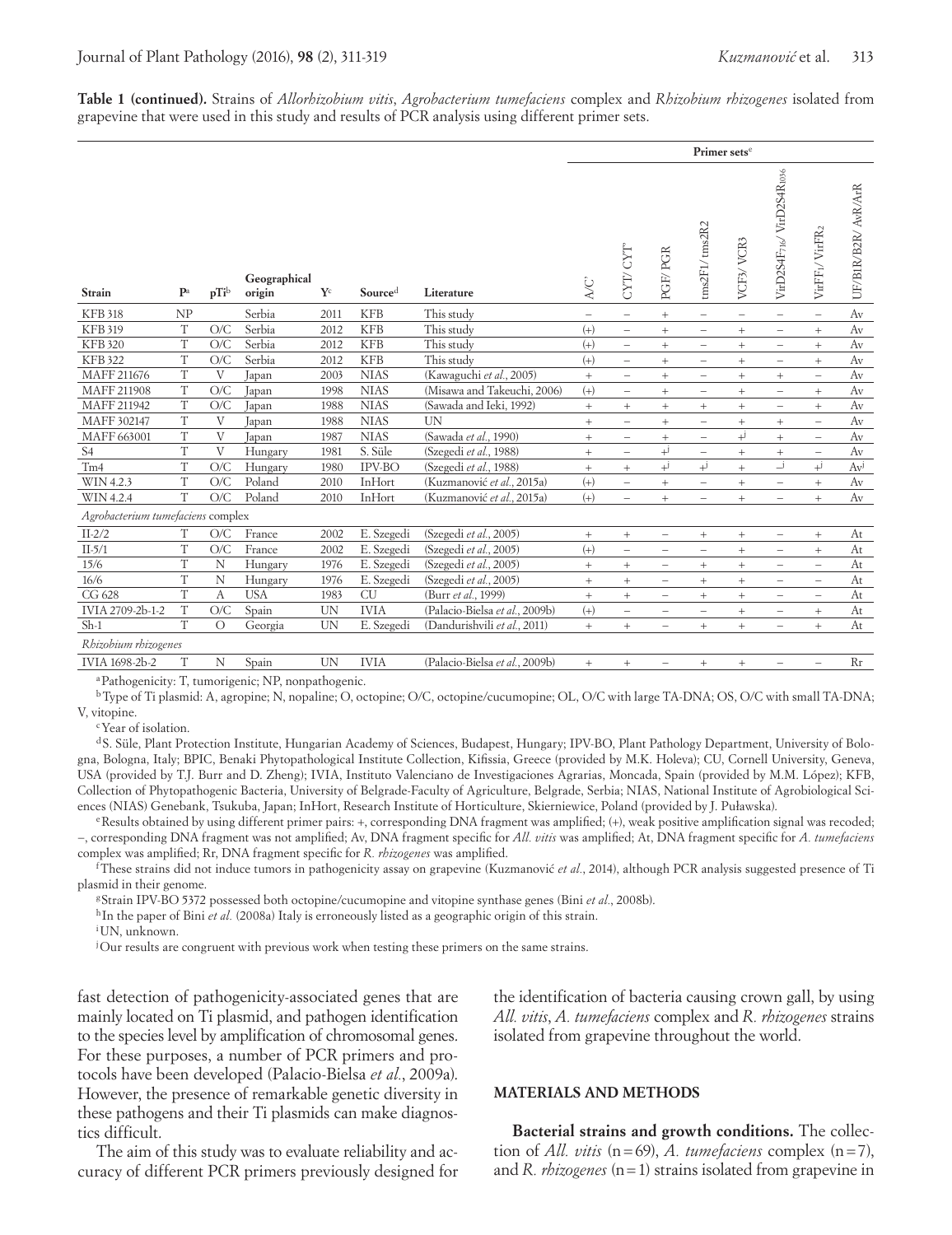| Strain                    | <b>Species</b>                                  | $\mathbf{P}^{\mathrm{a}}$ | pTib            | <b>Biological source</b>               | Geographical<br>origin | Year of<br>isolation | Sourcec     |
|---------------------------|-------------------------------------------------|---------------------------|-----------------|----------------------------------------|------------------------|----------------------|-------------|
| KFB 330 <sup>T</sup>      | Agrobacterium arsenijevicii                     | T                         | N               | Rubus idaeus                           | Serbia                 | 2011                 | <b>KFB</b>  |
| AF3.10 <sup>T</sup>       | Agrobacterium larrymoorei                       | T                         | C/N             | Ficus benjamina                        | <b>USA</b>             | 1991                 | UF          |
| $39/7$ <sup>T</sup>       | Agrobacterium nepotum                           | NP                        |                 | Prunus cerasifera                      | Hungary                | 1989                 | InHort      |
| $C$ 3.4.1                 | Agrobacterium nepotum                           | NP                        |                 | "Colt" rootstock                       | Poland                 | 2008                 | InHort      |
| NRCPB $10^T$              | Agrobacterium pusense                           | NP                        |                 | Rhizosphere soil of<br>Cicer arietinum | India                  | <b>UN</b>            | S.K. Das    |
| CFBP 5522 <sup>T</sup>    | Agrobacterium radiobacter                       | NP                        |                 | Soil                                   | Netherlands            | <b>UN</b>            | <b>CFBP</b> |
| B6 <sup>T</sup>           | Agrobacterium radiobacter                       | T                         | $\circ$         | Malus sp.                              | <b>USA</b>             | 1935                 | IPV-BO      |
| TR3 <sup>T</sup>          | Agrobacterium rubi                              | T                         | N               | Rubus ursinus var.<br>loganobaccus     | <b>USA</b>             | 1942                 | UF          |
| Ch11 <sup>T</sup>         | Agrobacterium skierniewicense                   | T                         | UN <sup>d</sup> | Chrysanthemum sp.                      | Poland                 | <b>UN</b>            | InHort      |
| MAFF 106578               | Agrobacterium tumefaciens complex               | $\mathbb{R}$              | <b>UN</b>       | Cucumis melo                           | Japan                  | 1985                 | <b>NIAS</b> |
| Ach <sub>5</sub>          | Agrobacterium tumefaciens genomic<br>species G1 | T                         | $\circ$         | <b>UN</b>                              | <b>UN</b>              | <b>UN</b>            | IPV-BO      |
| C58                       | Agrobacterium tumefaciens genomic<br>species G8 | T                         | N               | Prunus cerasus                         | <b>USA</b>             | 1958                 | S. Süle     |
| MAFF 211950               | Allorhizobium vitis                             | T                         | V               | Actinidia sp.                          | Japan                  | 1987                 | <b>NIAS</b> |
| ATCC $11325$ <sup>T</sup> | Rhizobium rhizogenes                            | R                         | <b>UN</b>       | Malus domestica                        | <b>UN</b>              | UN                   | UF          |
| K84                       | Rhizobium rhizogenes                            | NP                        |                 | Orchard soil                           | Australia              | <b>UN</b>            | <b>KFB</b>  |
| MAFF 211707               | Rhizobium rhizogenes                            | T                         | UN              | Prunus persica                         | Japan                  | 1988                 | <b>NIAS</b> |
| MAFF 211729               | Rhizobium rhizogenes                            | T                         | <b>UN</b>       | Prunus salicina                        | Japan                  | 1988                 | <b>NIAS</b> |
| MAFF 211731               | Rhizobium rhizogenes                            | T                         | <b>UN</b>       | Prunus avium                           | Japan                  | 1988                 | <b>NIAS</b> |

#### **Table 2.** Reference strains used in PCR analysis.

aPathogenicity: T, tumorigenic; R, rhizogenic; NP, nonpathogenic.

bType of Ti plasmid: N, nopaline; C/N, chrysopine/nopaline; O, octopine; V, vitopine.

<sup>c</sup>KFB, Collection of Phytopathogenic Bacteria, University of Belgrade-Faculty of Agriculture, Belgrade, Serbia; UF, University of Florida, Gainesville, USA (J.B. Jones, G.V. Minsavage); InHort, Research Institute of Horticulture, Skierniewice, Poland (provided by J. Puławska); S.K. Das, Institute of Life Sciences, Bhubaneswar, India; CFBP, Collection Française de Bactéries Phytopathogènes, INRA, Angers, France; IPV-BO, Plant Pathology Department, University of Bologna, Bologna, Italy; NIAS, National Institute of Agrobiological Sciences (NIAS) Genebank, Tsukuba, Japan; S. Süle, Plant Protection Institute, Hungarian Academy of Sciences, Budapest, Hungary.

dUN, unknown.

**Table 3.** Primer pairs used in this study.

| Primer pair                            | Target organism                 | Location of the<br>target sequence <sup>a</sup> | Target gene | Size of amplicon<br>(bp) | Reference                        |
|----------------------------------------|---------------------------------|-------------------------------------------------|-------------|--------------------------|----------------------------------|
| A/C'                                   | Tumorigenic/rhizogenic bacteria | pTi/pRi                                         | virD2       | 224                      | (Haas et al., 1995)              |
| CYT/CYT'                               | Tumorigenic bacteria            | pTi                                             | ipt (tmr)   | 427                      | (Haas et al., 1995)              |
| PGF/PGR                                | All vitis                       | С                                               | pebA        | 466                      | (Szegedi and Bottka, 2002)       |
| tms2F1/tms2R2                          | Tumorigenic bacteria            | pTi                                             | iaaH (tms2) | 617                      | (Puławska and Sobiczewski, 2005) |
| UF/B1R                                 | A. tumefaciens complex          | С                                               | 23S rRNA    | 184                      | (Puławska et al., 2006)          |
| UF/B <sub>2</sub> R                    | R. rhizogenes                   | С                                               | 23S rRNA    | 1066                     | (Puławska et al., 2006)          |
| UF/AvR                                 | All vitis                       | C                                               | 23S rRNA    | 478                      | (Puławska et al., 2006)          |
| UF/ArR                                 | A. rubi                         | C                                               | 23S rRNA    | 1006                     | (Puławska et al., 2006)          |
| VCF3/VCR3                              | Tumorigenic/rhizogenic bacteria | pTi/pRi                                         | virC        | 414                      | (Suzaki et al., 2004)            |
| $VirD2S4F716/VirD2S4R1036$             | Tumorigenic All. vitisb         | pTi                                             | virD2       | 320                      | (Bini et al., 2008b)             |
| VirFF <sub>1</sub> /VirFR <sub>2</sub> | Tumorigenic All. vitisc         | pTi                                             | virF        | 382                      | (Bini et al., 2008b)             |

apTi, Ti plasmid; pRi, Ri plasmid; C, Chromosomes.

bPrimer pair VirD2S4F716/VirD2S4R1036 amplifies the corresponding DNA fragments for *All. vitis* vitopine-type pTi.

cPrimer pair VirFF1/ VirFR2 amplifies the corresponding DNA fragments for *All. vitis* octopine/cucumopine-type and nopaline-type pTi, but also for octopine-type pTi of *A. tumefaciens* complex strains.

various geographic areas was tested in this study (Table1). Out of the total *All. vitis* strains, 63 were tumorigenic, while the remaining six were nonpathogenic. Eighteen reference *Agrobacterium* and *Rhizobium* strains were also included in the PCR analysis (Table2).

All the strains were cultured on yeast mannitol agar (YMA;  $10 g/l$  mannitol, 1 g/l yeast extract, 1 g/l CaCO<sub>3</sub>, 0.1 g/l NaCl,  $0.5 g/l$  K<sub>2</sub>HPO<sub>4</sub>,  $0.2 g/l$  MgSO<sub>4</sub>×7H<sub>2</sub>O, 18g/l agar; pH7.2) medium at 27ºC. Cultures were stored on YMA medium at 4ºC for short term maintenance or in

nutrient broth amended with 30% (w/v) glycerol at −80°C for long term preservation.

**DNA preparation.** Pure culture genomic DNA templates were prepared from bacteria grown on King's medium B (King *et al.*, 1954) at 27ºC for 24-48 h. The bacterial suspensions (approx. 10<sup>8</sup>CFU/ml) were heated at 95°C for 10 min. Obtained lysates were incubated on ice for 5min and centrifuged for 5min at 8,000 rpm. The supernatants were used directly for PCR amplifications.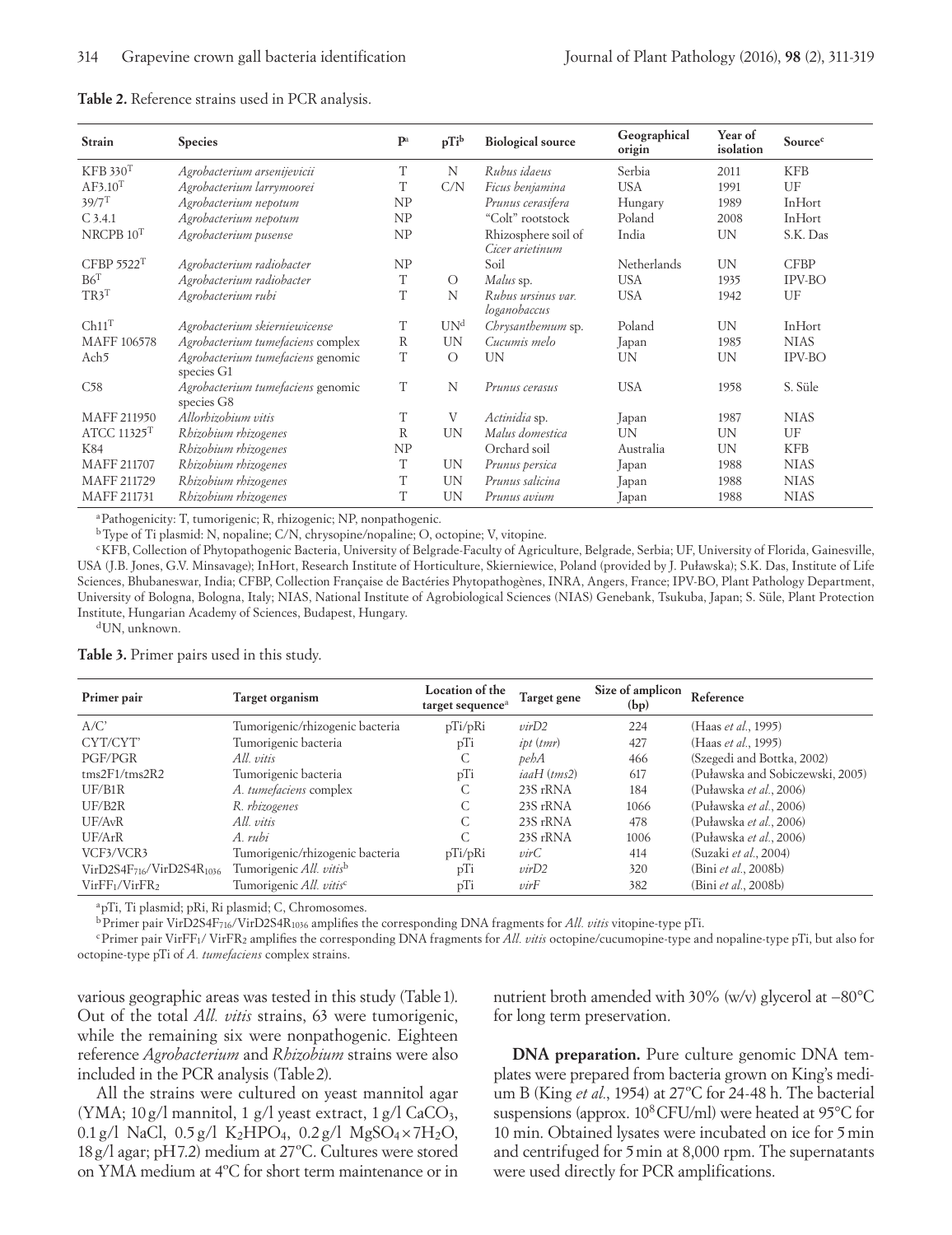|                                 |                                 |                                            | PCR protocols                                                                                                 |                                             |                                             |
|---------------------------------|---------------------------------|--------------------------------------------|---------------------------------------------------------------------------------------------------------------|---------------------------------------------|---------------------------------------------|
| PCR mix                         | Duplex PCR:<br>A/C'<br>CYT/CYT' | Duplex PCR:<br><b>PGF/PGR</b><br>VCF3/VCR3 | <b>Multiplex PCR:</b><br><b>PGF/PGR</b><br>VirD2S4F716/VirD2S4R1036<br>VirFF <sub>1</sub> /VirFR <sub>2</sub> | Simplex PCR:<br>$\frac{2F1}{\text{rms2R2}}$ | <b>Multiplex PCR:</b><br>UF/B1R/B2R/AvR/ArR |
| Buffer <sup>a</sup>             | $1\times$                       | $1\times$                                  | $1\times$                                                                                                     | $1\times$                                   | $1\times$                                   |
| $MgCl2$ (mM)                    |                                 | 1.5                                        | 3                                                                                                             |                                             |                                             |
| $dNTPs$ (mM)                    | 0.2                             | 0.2                                        | 0.2                                                                                                           | 0.2                                         | 0.2                                         |
| Primers (µM)                    | 0.4                             | 0.5                                        | $0.4/0.5^{\circ}$                                                                                             | 0.5                                         | 0.5                                         |
| DMSO(%)                         |                                 |                                            | 5                                                                                                             |                                             |                                             |
| DNA Polymerase (U) <sup>b</sup> | 0.5                             | 0.5                                        | 0.5                                                                                                           | 0.3                                         | 0.3                                         |
| Template DNA (µl)               | 2.5                             | 2                                          | 5                                                                                                             | 1.5                                         | 1.5                                         |
| Final volume (µl)               | 25                              | 25                                         | 25                                                                                                            | 15                                          | 15                                          |
| Thermal cycling conditions      |                                 |                                            |                                                                                                               |                                             |                                             |
| Initial denaturation            | $94^{\circ}$ C-1 min            | $94^{\circ}$ C-5 min                       | $94^{\circ}$ C-1 min                                                                                          | $94^{\circ}$ C-1 min                        | $94^{\circ}$ C-1 min                        |
| Cycles number                   | 40                              | 35                                         | 40                                                                                                            | 35                                          | 35                                          |
| Denaturation                    | $[94^{\circ}C-1$ min            | $[94^{\circ}C-1$ min                       | $[94^{\circ}$ C-1 min                                                                                         | $[94^{\circ}$ C-1 min                       | $[94^{\circ}$ C-1 min                       |
| Annealing                       | $50^{\circ}$ C-1 min            | $56^{\circ}$ C-1 min                       | $60^{\circ}$ C-1 min                                                                                          | $63^{\circ}$ C-1 min                        | $67^{\circ}$ C-1 min                        |
| Extension                       | $72^{\circ}$ C-1 min            | $72^{\circ}$ C-1 min                       | $72^{\circ}$ C-1 min                                                                                          | $72^{\circ}$ C-1.5 min]                     | $72^{\circ}$ C-1.5 min]                     |
| Final extension                 | $72^{\circ}$ C-5 min            | $72^{\circ}$ C-5 min                       | $72^{\circ}$ C-5 min                                                                                          | $72^{\circ}$ C-10 min                       | $72^{\circ}$ C-10 min                       |

### **Table 4.** PCR protocols used in this study.

aDreamTaq Green Buffer (10×; contains 20 mM MgCl2; Thermo Scientific, Vilnius, Lithuania) was used for duplex PCR assay with A/C' and CYT/ CYT' primers, simplex PCR assay with tms2F1/tms2R2 primer pair and multiplex PCR assay with UF/B1R/B2R/AvR/ArR primer set. For duplex PCR assay with PGF/PGR and VCF3/VCR3 primer pairs *Taq* Buffer with KCl (10×; Thermo Scientific, Vilnius, Lithuania) was used. For multiplex PCR assay with PGF/PGR, VirD2S4F716/VirD2S4R1036 and VirFF1/VirFR2 primers Colorless GoTaq Flexi buffer (no MgCl2 in buffer; Promega, Madison, WI) or DreamTaq Green Buffer (10×; contains 20 mM MgCl<sub>2</sub>; Thermo Scientific, Vilnius, Lithuania) were used.

bDreamTaq DNA polymerase (Thermo Scientific, Vilnius, Lithuania) was used for duplex PCR assay with A/C' and CYT/CYT' primers, simplex PCR assay with tms2F1/tms2R2 primer pair and multiplex PCR assay with UF/B1R/B2R/AvR/ArR primer set. For duplex PCR assay with PGF/PGR and VCF3/VCR3 primer pairs *Taq* DNA polymerase (recombinant; Thermo Scientific, Vilnius, Lithuania) was used. For multiplex PCR assay with PGF/PGR, VirD2S4F716/VirD2S4R1036 and VirFF1/VirFR2 primers GoTaq Flexi DNA polymerase (Promega, Madison, WI) or DreamTaq DNA polymerase (Thermo Scientific, Vilnius, Lithuania) were used.

 $c$ Concentration of 0.4 µM was used for PGF/PGR primer pair, while 0.5 µM was used for VirD2S4F<sub>716</sub>/VirD2S4R<sub>1036</sub> and VirFF<sub>1</sub>/VirFR<sub>2</sub> primer pairs.

**PCR** amplification. Total of 11 primer pairs targeting fragments located on Ti plasmid or chromosomal DNA were used in this study (Table 3). Primer pairs A/C' and CYT/CYT' were applied in duplex PCR, allowing identification of pathogenic *Agrobacterium* strains and differentiation between Ti and Ri plasmids (Haas *et al.*, 1995). Primer pairs PGF/PGR and VCF3/VCR3 were also used in duplex PCR, providing differentiation between pathogenic *All. vitis* and *A. tumefaciens* (Kumagai and Fabritius, 2008). Primers PGF/PGR, VirD2S4F<sub>716</sub>/VirD2S4R<sub>1036</sub> and  $VirFF_1/VirFR_2$  were used in multiplex PCR allowing identification and differentiation between *All. vitis* strains carrying O/C and N-type Ti plasmids, *All. vitis* strains carrying V-type Ti plasmid and strains belonging to *A. tumefaciens* complex carrying O-type Ti plasmid (Bini *et al.*, 2008b). Primer pair tms2F1/tms2R2 was used in simplex PCR, although they were originally designed for the first round of a semi-nested PCR method for detection of tumorigenic *Agrobacterium* in soil (Puławska and Sobiczewski, 2005). Primer set UF/B1R/B2R/AvR/ArR (1 universal forward and 4 species-specific reverse primers) was used in multiplex PCR enabling identification and differentiation of *A. tumefaciens* complex, *R. rhizogenes*, *All. vitis* and *Agrobacterium rubi* (Puławska *et al.*, 2006).

PCR amplifications were conducted as described before (Bini *et al.*, 2008b; Kuzmanović *et al.*, 2014) or after slight

modifications (Table 4). Negative controls (PCR-grade water) were included in all PCR assays. Thermal cycling conditions were as described previously in the respective publications (Table4). PCRs were performed using a 2720 Thermal Cycler (Applied Biosystems, Foster City, USA). The PCR products were separated by electrophoresis in a 1.5% agarose gel in 1× Tris-acetate-EDTA (TAE). In order to improve separation of fragments of similar size, 2% agarose gel was used for resolving products of duplex PCR with PGF/PGR and VCF3/VCR3 primers. The gels were stained in ethidium bromide solution (1 μg/ml) and visualized under UV light.

# **RESULTS**

Primer pairs A/C' and VCF3/VCR3 amplified corresponding DNA fragments from all tumorigenic strains belonging to *All. vitis*, *A. tumefaciens* complex and *R. rhizogenes* used in this study (Table 1; Table 5). However, by using A/C' primers weak bands were obtained in 30 strains of *All. vitis* and two strains *A. tumefaciens* complex, all carrying O/C Ti plasmids (Table 1). Furthermore, CYT/ CYT' primers used in duplex PCR with primers A/C' amplified corresponding DNA fragments only from 17 *All. vitis* strains, of which 12 carried O/C and 5 N-type of Ti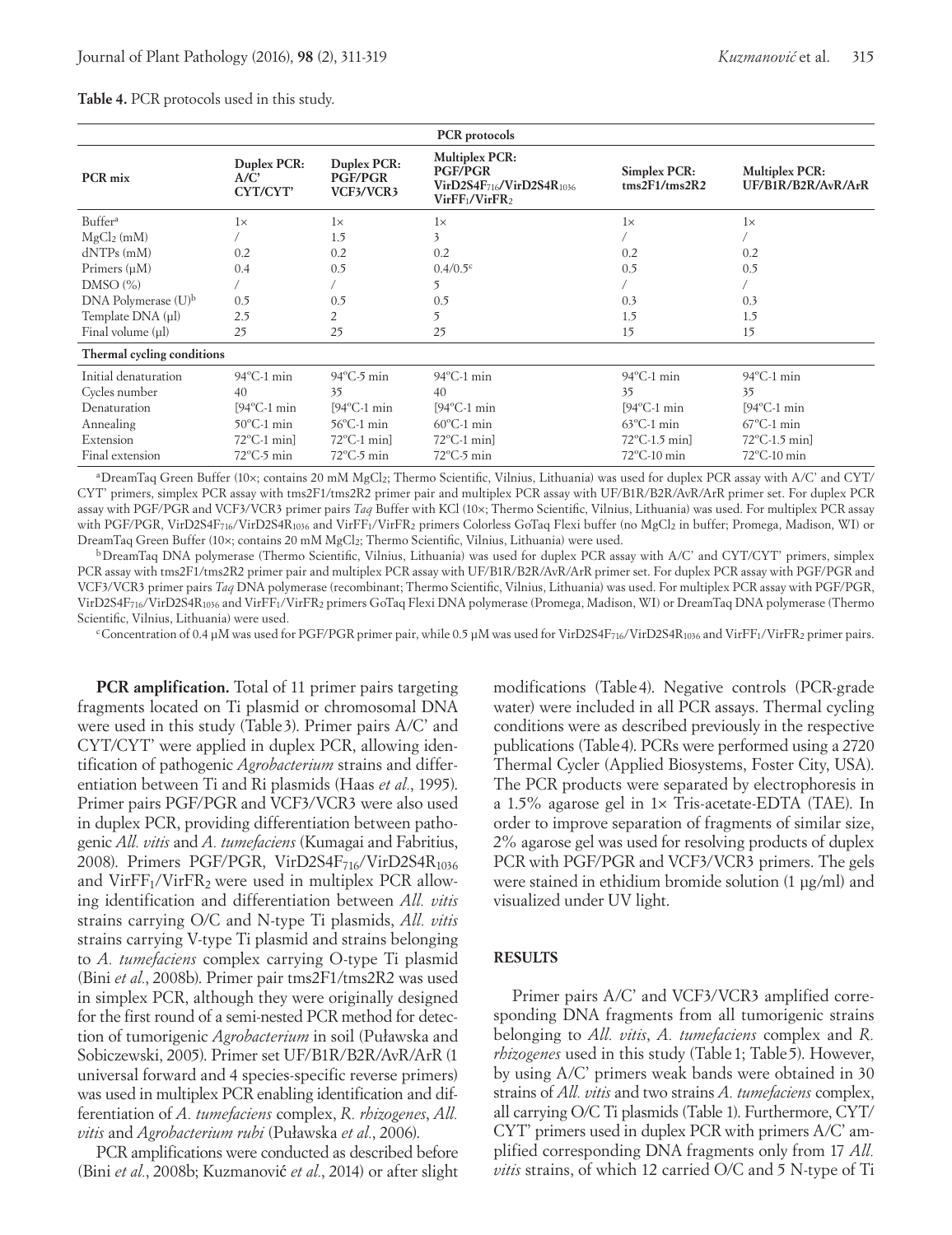|                                             |                 |                 | Allorhizobium vitis $(n=69)^b$ |                                         |                | Rhizobium rhizogenes                         |         |
|---------------------------------------------|-----------------|-----------------|--------------------------------|-----------------------------------------|----------------|----------------------------------------------|---------|
| Primer set                                  |                 |                 |                                | O/C (n=42) V (n=15) N (n=5) O/C,V (n=1) | $NP(n=6)$      | Agrobacterium tumefaciens<br>complex $(n=7)$ | $(n=1)$ |
| A/C'                                        | 42 <sup>c</sup> | 15              |                                |                                         |                |                                              |         |
| CYT/CYT'                                    |                 |                 |                                |                                         |                |                                              |         |
| PGF/PGR                                     | 42              | 15              |                                |                                         |                |                                              |         |
| $\text{rms}2\text{F}1/\text{rms}2\text{R}2$ | 12              |                 |                                |                                         |                |                                              |         |
| VCF3/VCR3                                   | 42              | 15              |                                |                                         |                |                                              |         |
| $VirD2S4F716/VirD2S4R1036$                  | $\theta$        | 15              |                                |                                         |                |                                              |         |
| VirFF <sub>1</sub> /VirFR <sub>2</sub>      | 42              |                 |                                |                                         |                |                                              |         |
| UF/B1R/B2R/AvR/ArR                          | 42 <sup>d</sup> | 15 <sup>d</sup> | $\mathsf{G}$                   | 1 d                                     | 6 <sup>d</sup> |                                              |         |

**Table 5.** Summarized results of PCR analysis of *Allorhizobium vitis*, *Agrobacterium tumefaciens* complex and *Rhizobium rhizogenes* strains isolated from grapevine using different primer sets<sup>a</sup>.

<sup>a</sup>Number of strains that gave a positive amplification signal is indicated.

<sup>b</sup> Strains carrying octopine/cucumopine (O/C), vitopine (V) and nopaline (N) Ti plasmids, one possessing both octopine/cucumopine and vitopine synthase genes (O/C, V) and nonpathogenic (NP) strains were tested.

cBoth weak and strong signals were recorded. Data for each strain are presented in Table 1.

dDNA fragments specific for *All. vitis* were amplified.

eDNA fragments specific for *A. tumefaciens* complex were amplified.

fDNA fragments specific for *R. rhizogenes* were amplified.

plasmids. Total of five *A. tumefaciens* complex and one *R. rhizogenes* strain also gave positive results with this primer pair (Table1; Table5). Primer pair tms2F1/tms2R2 amplified corresponding DNA fragments from the same strains that gave a positive amplification signal with primers CYT/ CYT' (Table 1).

Primers VirD2S4F<sub>716</sub>/VirD2S4R<sub>1036</sub> exhibited specificity for tested *All. vitis* strains carrying V-type of Ti plasmid, while primer pair VirFF<sub>1</sub>/VirFR<sub>2</sub> detected *All. vitis* strains harboring O/C and N Ti plasmids, as well as O/C and O strains of *A. tumefaciens* complex (Table 1; Table 5). In addition, atypical strain IPV-BO 5372 possessing both O/C and V synthase genes was positive both with VirD2S4 $F_{716}$ / VirD2S4 $R_{1036}$  and Vir $FF_1/VirFR_2$  primers, which was congruent with previous work of Bini *et al.* (2008b).

Out of the six nonpathogenic *All. vitis* strains tested, two produced positive amplification signal with primers  $A/C$ , VCF3/VCR3 and VirFF<sub>1</sub>/VirFR<sub>2</sub>. The remaining four nonpathogenic strains were negative in PCRs using primers specific for Ti plasmid genes (Table 1; Table 5).

All tested *All. vitis* strains gave a positive amplification signal with primer pair PGF/PGR, while strains of *A. tumefaciens* complex and *R. rhizogenes* were negative. Using UF/B1R/B2R/AvR/ArR primer set, corresponding DNA fragments were amplified for each of three species used in this study. Results of PCR analysis obtained with reference *Agrobacterium* and *Rhizobium* strains are presented in Table 6.

### **DISCUSSION**

Although rapid and efficient detection and identification of tumorigenic bacteria responsible for crown gall is facilitated by PCR-based methods, high genetic diversity of these pathogens may hinder their use in disease diagnosis. In this study, different primers specific for the pathogenicity associated genes located on Ti plasmid and those amplifying chromosomal gene fragments were evaluated for identification of *All. vitis*, *A*. *tumefaciens* complex and *R*. *rhizogenes* strains isolated from grapevine throughout the world.

Two primer pairs (A/C' and VCF3/VCR3) were able to detect all 71 tumorigenic strains of *All. vitis*, *A*. *tumefaciens* complex and *R*. *rhizogenes*. Nevertheless, A/C' primers gave weak amplification signals with some *All. vitis* and *A. tumefaciens* complex strains carrying O/C-type Ti plasmid, most likely due to incomplete complementarity to the target sequence, which was in agreement with previous reports (Bini *et al.*, 2008b; Kumagai and Fabritius, 2008; Kuzmanović et al., 2014).

The CYT/CYT' and tms2F1/tms2R2 primers amplified corresponding DNA fragments only from N and minority of O/C strains of *All. vitis*. In addition, corresponding DNA fragments were amplified from N, A, O and one O/C strain of *A. tumefaciens* complex and *R. rhizogenes* strain carrying N-type of Ti plasmid. Thus, two different PCR groups were evident in O/C strains. Indeed, T-DNA of O/C Ti plasmid, consisting of two independent T-DNA fragments (TA-DNA and TB-DNA), may differ in oncogene composition and arrangement (Paulus *et al.*, 1989; Burr *et al.*, 1998; Burr and Otten, 1999). In this respect, the O/C Ti plasmids are divided into two groups: OS and OL plasmids, having small and large TA-DNA region, respectively. In addition, another form of T-DNA, related to O TL-DNA and O/C TA-DNA, but lacking TB-DNA region, have also been detected (Otten *et al.*, 1996; Burr *et al.*, 1998; Burr and Otten, 1999). Interestingly, O/C strains that gave positive amplification signal with CYT/CYT' and tms2F1/tms2R2 primer pairs were the same as those giving strong amplification signal with primer pair A/C'.

Primer pairs VirD2S4F $_{716}$ /VirD2S4R $_{1036}$  and VirFF $_1$ / VirFR<sub>2</sub> provided reliable identification of all tumorigenic strains of *All. vitis*, allowing differentiation between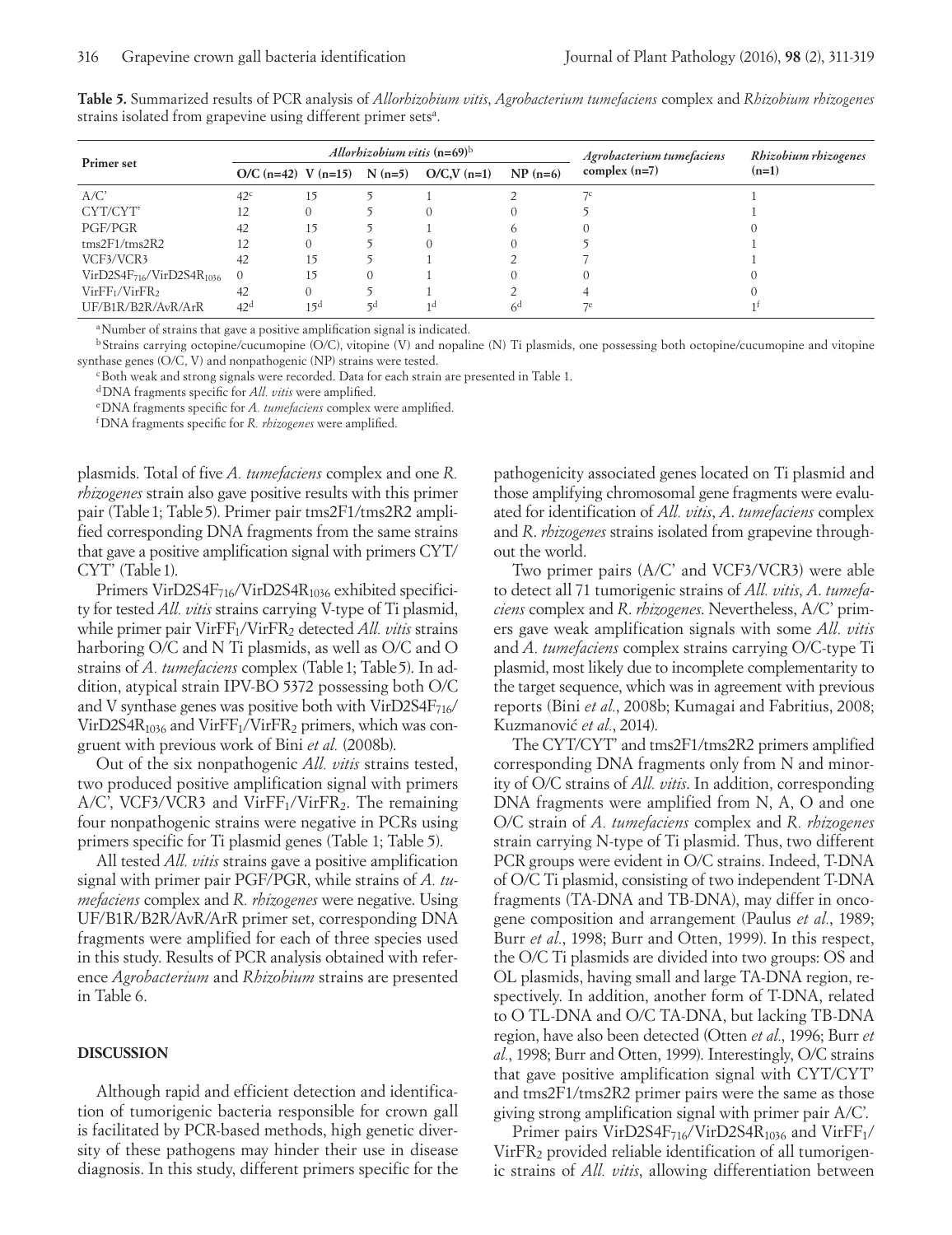|                         |                                              |        | <b>Primer</b> sets |                    |                   |                |                                                |                               |                                    |  |  |  |
|-------------------------|----------------------------------------------|--------|--------------------|--------------------|-------------------|----------------|------------------------------------------------|-------------------------------|------------------------------------|--|--|--|
| <b>Strain</b>           | <b>Species</b>                               | A/C'   | CYT/<br>CYT'       | PGF/<br><b>PGR</b> | tms2F1/<br>rms2R2 | VCF3/VCR3      | VirD2S4F <sub>716</sub> /<br>$VirD2S4R_{1036}$ | VirFF1/<br>VirFR <sub>2</sub> | UF/B1R/B2R/<br>AvR/ArR             |  |  |  |
| KFB 330 <sup>T</sup>    | Agrobacterium arsenijevicii                  |        |                    |                    |                   | $^{+}$         | ND <sup>a</sup>                                | <b>ND</b>                     | $At/Rr^b$                          |  |  |  |
| AF 3.10 <sup>T</sup>    | Agrobacterium larrymoorei                    |        |                    |                    |                   | $^{+}$         | <b>ND</b>                                      | <b>ND</b>                     | ND                                 |  |  |  |
| $39/7$ <sup>T</sup>     | Agrobacterium nepotum                        |        |                    |                    |                   |                | ND                                             | ND                            | At/Rr                              |  |  |  |
| $C$ 3.4.1               | Agrobacterium nepotum                        |        |                    |                    |                   |                | ND                                             | ND                            | At/Rr                              |  |  |  |
| $NRCPB$ $10T$           | Agrobacterium pusense                        |        |                    |                    |                   |                |                                                |                               | At <sup>c</sup>                    |  |  |  |
| CFBP 5522T              | Agrobacterium radiobacter                    |        |                    |                    |                   |                | <b>ND</b>                                      | <b>ND</b>                     | At                                 |  |  |  |
| B6 <sup>T</sup>         | Agrobacterium radiobacter                    | $^{+}$ | $^{+}$             |                    |                   | $^{+}$         |                                                | $+$                           | At                                 |  |  |  |
| TR3 <sup>T</sup>        | Agrobacterium rubi                           |        |                    |                    |                   | $^{+}$         | <b>ND</b>                                      | ND                            | Ar <sup>d</sup>                    |  |  |  |
| Ch11 <sup>T</sup>       | Agrobacterium skierniewicense                | $+$    |                    |                    |                   | $^{+}$         | <b>ND</b>                                      | ND                            | ND                                 |  |  |  |
| MAFF 106578             | Agrobacterium tumefaciens complex            | $+$    |                    |                    |                   | $\overline{+}$ |                                                |                               | At                                 |  |  |  |
| Ach <sub>5</sub>        | Agrobacterium tumefaciens genomic species G1 | $+$    |                    |                    |                   | $^{+}$         |                                                | $+$                           | At                                 |  |  |  |
| C58                     | Agrobacterium tumefaciens genomic species G8 | $+$    |                    |                    |                   | $^{+}$         |                                                |                               | At                                 |  |  |  |
| MAFF 211950             | Allorhizobium vitis                          | $+$    |                    | $^{+}$             |                   | $+$            | $^{+}$                                         |                               | Av <sup>e</sup>                    |  |  |  |
| ATCC 11325 <sup>T</sup> | Rhizobium rhizogenes                         |        |                    |                    |                   | $^{+}$         | ND                                             | ND                            | $\mathbf{R} \mathbf{r}^{\text{t}}$ |  |  |  |
| K84                     | Rhizobium rhizogenes                         |        |                    |                    |                   |                |                                                |                               | Rr                                 |  |  |  |
| MAFF 211707             | Rhizobium rhizogenes                         | $^{+}$ | $^{+}$             | -                  | $^{+}$            | $^{+}$         |                                                |                               | Rr                                 |  |  |  |
| MAFF 211729             | Rhizobium rhizogenes                         |        |                    |                    |                   |                |                                                |                               | Rr                                 |  |  |  |
| MAFF 211731             | Rhizobium rhizogenes                         | $+$    |                    |                    |                   |                |                                                |                               | Rr                                 |  |  |  |

#### **Table 6.** Results of PCR analysis of reference strains.

<sup>a</sup>ND, not determined.

bDNA fragments specific for *A. tumefaciens* complex and *R. rhizogenes* were amplified.

cDNA fragments specific for *A. tumefaciens* complex were amplified.

dDNA fragments specific for *A. rubi* were amplified.

eDNA fragments specific for *All. vitis* were amplified.

fDNA fragments specific for *R. rhizogenes* were amplified.

strains carrying O/C and N, and those carrying V-type Ti plasmids. Although, *A. tumefaciens* complex strains harboring O and O/C-type Ti plasmids were amplified, strains of *A. tumefaciens* complex carrying A and N-type Ti plasmids, including *R. rhizogenes* strain carrying N-type Ti plasmid, were not amplified with these primers. Lack of specificity for *A. tumefaciens* complex strains carrying A and N-type Ti plasmids originating from different hosts, excluding grapevine, is reported for these primers (Bini *et al.*, 2008b).

Although assigned as non-tumorigenic in pathogenicity assay on grapevine (Kuzmanović *et al.*, 2014), strains KFB 241 and KFB 247 displayed PCR profiles as majority of tumorigenic O/C strains. These strains most likely harbor Ti plasmid since both *virC* and *virD2* gene fragments were detected by PCR, but for some reason they did not exhibit tumorigenic ability in inoculation experiments. However, as their potential role in crown gall disease remained unclear, elimination of samples containing such strains should be recommended.

From a practical point of view, PCR detection of sequences in Ti plasmid is sufficient for preliminary crown gall diagnosis. However, it is also important to identify tumorigenic strains to the species level. Based on results obtained in this study, primer pair PGF/PGR is reliable in identification of *All. vitis*, while application of UF/B1R/ B2R/AvR/ArR primer set provided accurate identification and differentiation of *All. vitis*, *A. tumefaciens* complex and *R. rhizogenes*. It must be noted that *Agrobacterium nepotum*, which is member of *A. tumefaciens* complex

(genomic species G14) may also occur on grapevine (Puławska *et al.*, 2012). However, two amplification products specific for both *A. tumefaciens* complex and *R. rhizogenes* were amplified with UF/B1R/B2R/AvR/ArR primer set from strains belonging to this species (Puławska *et al.*, 2006). This was also observed for recently described species *Agrobacterium arsenijevicii* that was isolated from raspberry and cherry plum (Kuzmanović *et al.*, 2015b, 2015c).

Overall, only primers VCF3/VCR3 clearly and accurately identified all tumorigenic strains of *All. vitis*, *A*. *tumefaciens* complex and *R*. *rhizogenes* associated with crown gall of grapevine. In previous studies, these primers exhibited high level of specificity toward various tumorigenic and rhizogenic strains (Suzaki *et al.*, 2004; Kawaguchi *et al.*, 2005; Kumagai and Fabritius, 2008; Kawaguchi and Inoue, 2009; Süle *et al.*, 2012). This primer pair coupled with primers PGF/PGR in duplex PCR (Kumagai and Fabritius, 2008), may be recommended as the method of choice for routine preliminary identification of tumorigenic strains and differentiation of *All. vitis* that is mostly responsible for grapevine crown gall.

Conventional PCR protocols used in this study are generally suitable for testing bacteria from pure culture. However, this approach most likely could not provide sufficient sensitivity for the pathogen detection in asymptomatic grapevine material which represents a serious risk for the disease introduction and spread. Real-time PCR approach which follows the efficient DNA extraction from grapevine tissue may overcome these shortcomings. So far, two real-time PCR protocols for detection of *All. vitis* were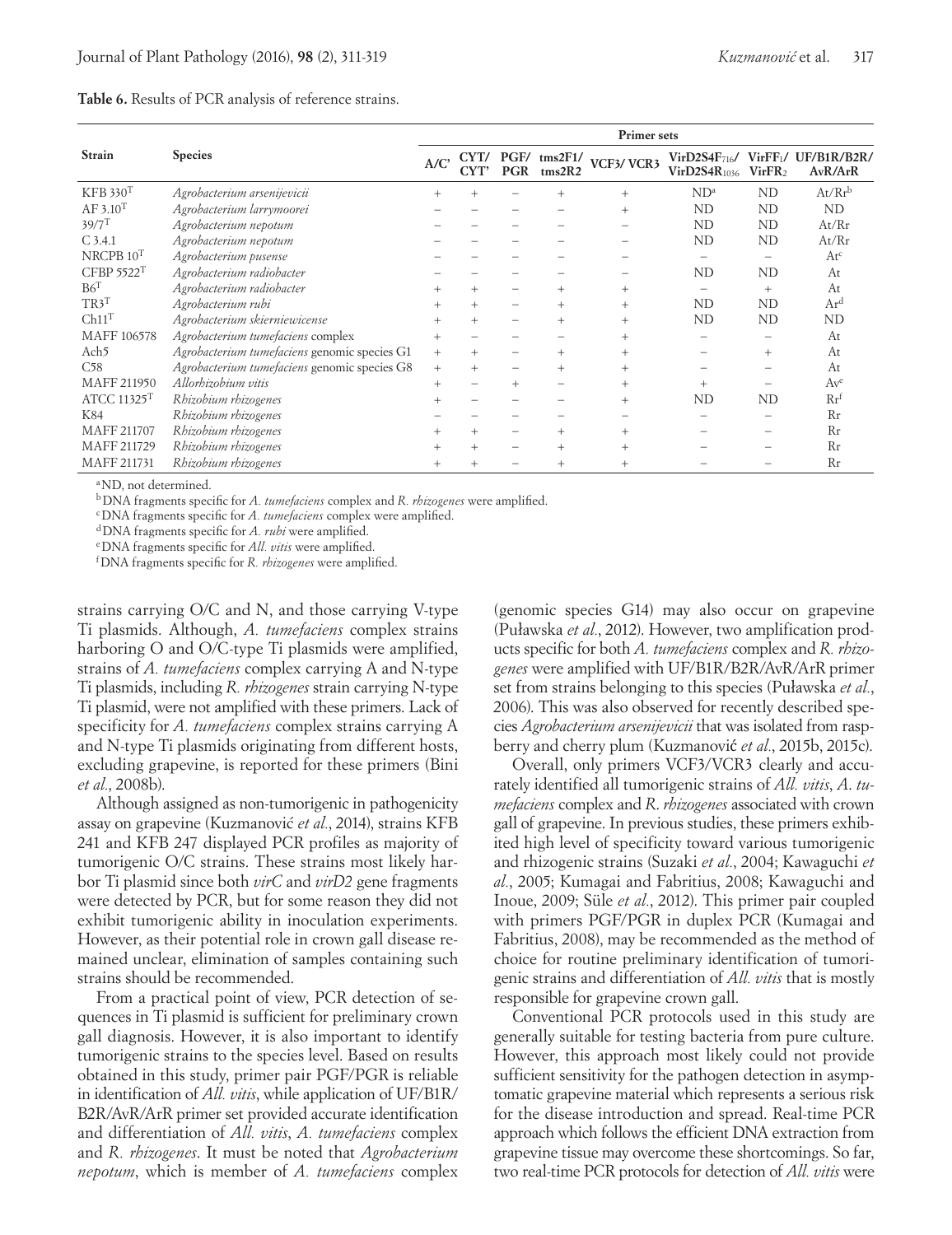published, both based on SYBR Green dye chemistry and targeting *virD2* gene sequences (Bini *et al.*, 2008a; Johnson *et al.*, 2013). Real-time PCR protocol developed by Bini *et al.* (2008a) is reported as suitable for detection of all opinetype strains of *All. vitis*; however, O and N strains of *A. tumefaciens* complex could not be identified. Johnson *et al.* (2013) developed assay incorporating several DNA extraction methods followed by real-time PCR assay for detection of diverse tumorigenic *All. vitis* strains in grapevine tissue. In order to further evaluate specificity of primers they designed, it would be interesting to test strains carrying OS Ti plasmid and those having atypical form of T-DNA mentioned above. Moreover, strains of *A. tumefaciens* complex and *R. rhizogenes* occurring on grapevine should be also included. In any case, further efforts should be directed towards the development of more specific and sensitive TaqMan-based real-time PCR assay.

# **ACKNOWLEDGEMENTS**

This research was supported by the project III46008 financed by Ministry of Education, Science and Technological Development, Republic of Serbia, and EU Commission project AREA, No 316004.

# **REFERENCES**

- Bazzi C., Minardi P., Burr T.J., Katz B.H., Bishop A.L., Blanchard L.M., 1988. Monoclonal and polyclonal antibodies in a comparative serological study of *Agrobacterium* Conn. biovars. *Phytopathologia Mediterranea* **27**: 51-56.
- Bini F., Geider K., Bazzi C., 2008a. Detection of *Agrobacterium vitis* by PCR using novel *virD2* gene-specific primers that discriminate two subgroups. *European Journal of Plant Pathology* **122**: 403-411.
- Bini F., Kuczmog A., Putnoky P., Otten L., Bazzi C., Burr T.J., Szegedi E., 2008b. Novel pathogen-specific primers for the detection of *Agrobacterium vitis* and *Agrobacterium tumefaciens*. *Vitis* **47**: 181-189.
- Burr T.J., Bishop A.L., Katz B.H., Blanchard L.M., Bazzi C., 1987. A root-specific decay of grapevine caused by *Agrobacterium tumefaciens* and *A. radiobacter* biovar 3. *Phytopathology* **77**: 1424-1427.
- Burr T.J., Reid C.L., Tagliatti E., Bazzi C., 1995. Survival and tumorigenicity of *Agrobacterium vitis* in living and decaying grape roots and canes in soil. *Plant Disease* **79**: 677-682.
- Burr T.J., Bazzi C., Süle S., Otten L., 1998. Crown gall of grape: Biology of *Agrobacterium vitis* and the development of disease control strategies. *Plant Disease* **82**: 1288-1297.
- Burr T.J., Otten L., 1999. Crown gall of grape: Biology and disease management. *Annual Review of Phytopathology* **37**: 53-80.
- Burr T.J., Reid C.L., Adams C.E., Momol E.A., 1999. Characterization of *Agrobacterium vitis* strains isolated from feral *Vitis riparia*. *Plant Disease* **83**: 102-107.
- Dandurishvili N., Toklikishvili N., Ovadis M., Eliashvili P., Giorgobiani N., Keshelava R., Tediashvili M., Vainstein A., Khmel I., Szegedi E., Chernin L., 2011. Broad-range antagonistic rhizobacteria *Pseudomonas fluorescens* and *Serratia plymuthica* suppress *Agrobacterium* crown gall tumours on tomato plants. *Journal of Applied Microbiology* **110**: 341-352.
- Dessaux Y., Petit A., Farrand S.K., Murphy P.J., 1998. Opines and opine-like molecules involved in plant-*Rhizobiaceae* interactions. In: Spaink H.P., Kondorosi A., Hooykaas P.J.J. (eds). The *Rhizobiaceae*, Molecular Biology of Model Plant-Associated Bacteria, pp. 173-197. Kluwer Academic Publishers, Dordrecht, The Netherlands.
- Haas J.H., Moore L.W., Ream W., Manulis S., 1995. Universal PCR primers for detection of phytopathogenic *Agrobacterium* strains. *Applied and Environmental Microbiology* **61**: 2879-2884.
- Johnson K.L., Zheng D., Kaewnum S., Reid C.L., Burr T., 2013. Development of a magnetic capture hybridization real-time PCR assay for detection of tumorigenic *Agrobacterium vitis* in Grapevines. *Phytopathology* **103**: 633-640.
- Kawaguchi A., Sawada H., Inoue K., Nasu H., 2005. Multiplex PCR for the identification of *Agrobacterium* biovar 3 strains. *Journal of General Plant Pathology* **71**: 54-59.
- Kawaguchi A., Inoue K., 2009. Grapevine crown gall caused by *Rhizobium radiobacter* (Ti) in Japan. *Journal of General Plant Pathology* **75**: 205-212.
- King E.O., Ward M.K., Raney D.E., 1954. Two simple media for the demonstration of pyocyanin and fluorescin. *Journal of Laboratory and Clinical Medicine* **44**: 301-307.
- Kumagai L., Fabritius A.-L., 2008. Detection and differentiation of pathogenic *Agrobacterium vitis* and *Agrobacterium tumefaciens* in grapevine using multiplex Bio-PCR. In: *Proceedings of t*he *2nd Annual National Viticulture Research Conference, Davis, California* 2008: 42-47.
- Kuzmanović N., Ivanović M., Prokić A., Gašić K., Zlatković N., Obradovic´ A., 2014. Characterization and phylogenetic diversity of *Agrobacterium vitis* from Serbia based on sequence analysis of 16S-23S rRNA internal transcribed spacer (ITS) region. *European Journal of Plant Pathology* **140**: 757-768.
- Kuzmanović N., Biondi E., Bertaccini A., Obradović A., 2015a. Genetic relatedness and recombination analysis of *Allorhizobium vitis* strains associated with grapevine crown gall outbreaks in Europe. *Journal of Applied Microbiology* **119**: 786-796.
- Kuzmanović N., Prokić A., Ivanović M., Zlatković N., Gašić K., Obradovic´ A., 2015b. Genetic diversity of tumorigenic bacteria associated with crown gall disease of raspberry in Serbia. *European Journal of Plant Pathology* **142**: 701-713.
- Kuzmanović N., Puławska J., Prokić A., Ivanović M., Zlatković N., Jones J.B., Obradovic´ A., 2015c. *Agrobacterium arsenijevicii*  sp. nov., isolated from crown gall tumors on raspberry and cherry plum. *Systematic and Applied Microbiology* **38**: 373-378.
- Misawa T., Takeuchi T., 2006. PCR detection of *Agrobacterium vitis* isolates from grapevine in Hokkaido. *Annual Report of the Society of Plant Protection of North Japan* **2006**: 82-85.
- Moore L.W., Bouzar H., Burr T.J., 2001. *Agrobacterium*. In: Schaad N.W., Jones J.B., Chun W. (eds). Laboratory Guide for Identification of Plant Pathogenic Bacteria, pp. 17-35. APS Press, St Paul, Minnesota.